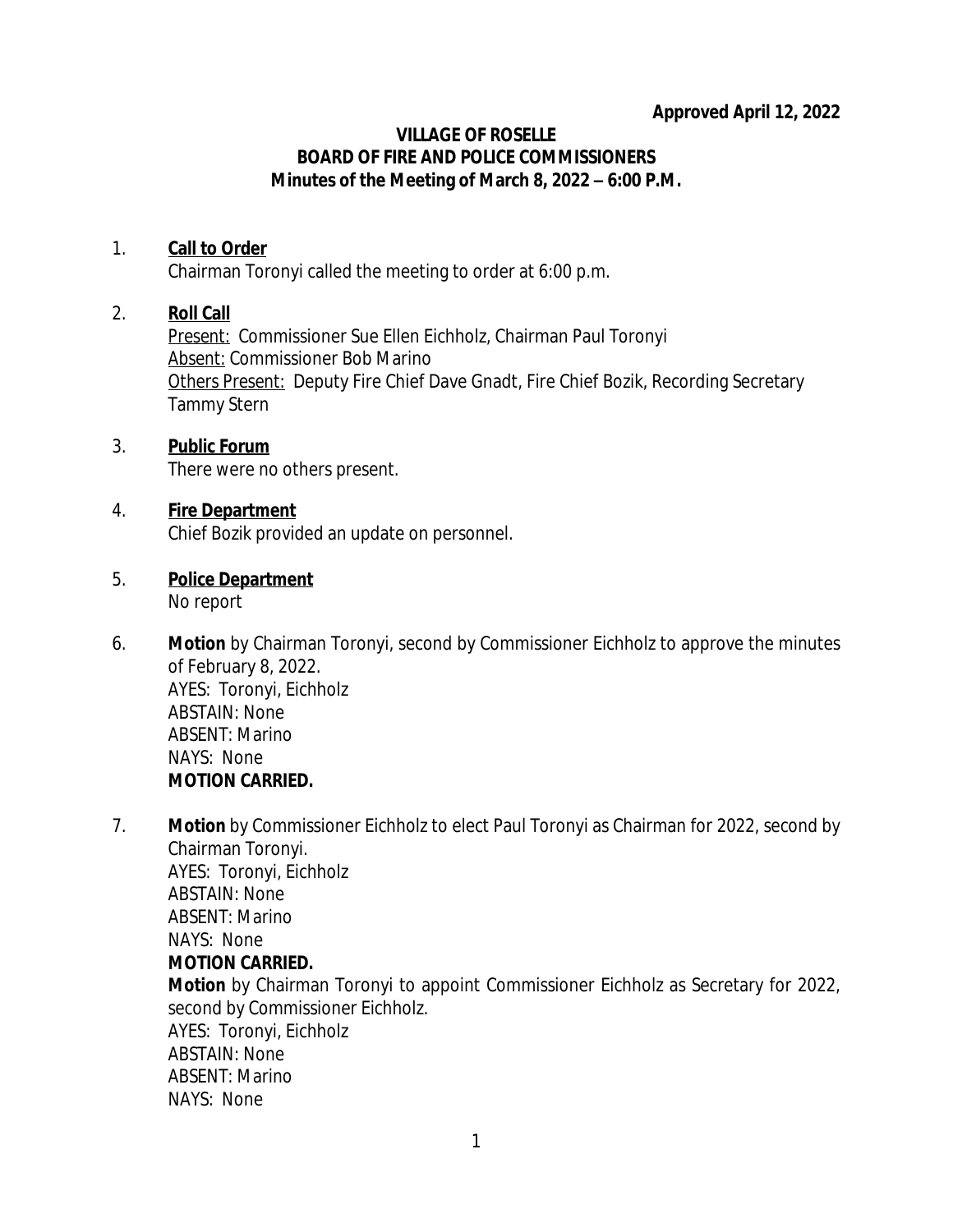### **MOTION CARRIED.**

### 8. **Executive Session**

**Motion** by Chairman Toroyni, second by Commissioner Eichholz, to go into an Executive Session at 6:04 p.m. pursuant to the requirements of the Illinois Open Meetings Act under Exemptions 5 ILCS 120/2 (c) to review candidate backgrounds and executive session minutes.

Roll Call: *Chairman Toronyi, Commissioner Eichholz, Deputy Fire Chief Dave Gnadt, Fire Chief Mark Bozik, Recording Secretary Tammy Stern* AYES: Toronyi, Eichholz

ABSENT: Marino NAYS: None **MOTION CARRIED.**

### **Adjourn Executive Session**

**Motion** by Chairman Toronyi, second by Commissioner Eichholz, to adjourn the Executive Session at 6:07 p.m.

### **VOICE VOTE: ALL AYES, NAYS NONE. MOTION CARRIED.**

- 9. **Motion** by Chairman Toronyi, second by Commissioner Eichholz to appoint firefighter candidate Patrick Collins upon successful completion of a polygraph, psychological exam, and medical exam. AYES: Toronyi, Eichholz ABSTAIN: None ABSENT: Marino NAYS: None **MOTION CARRIED.**
- 10. **Motion** by Chairman Toronyi, second by Commissioner Eichholz to approve and release the executive session minutes of February 8, 2022. AYES: Toronyi, Eichholz ABSTAIN: None ABSENT: Marino NAYS: None **MOTION CARRIED.**
- 11. **Motion** by Chairman Toronyi, second by Commissioner Eichholz to continue to hold the previously approved and held executive session minutes of July 19, 2011 and August 11, 2015. AYES: Toronyi, Eichholz ABSTAIN: None ABSENT: Marino NAYS: None **MOTION CARRIED.**